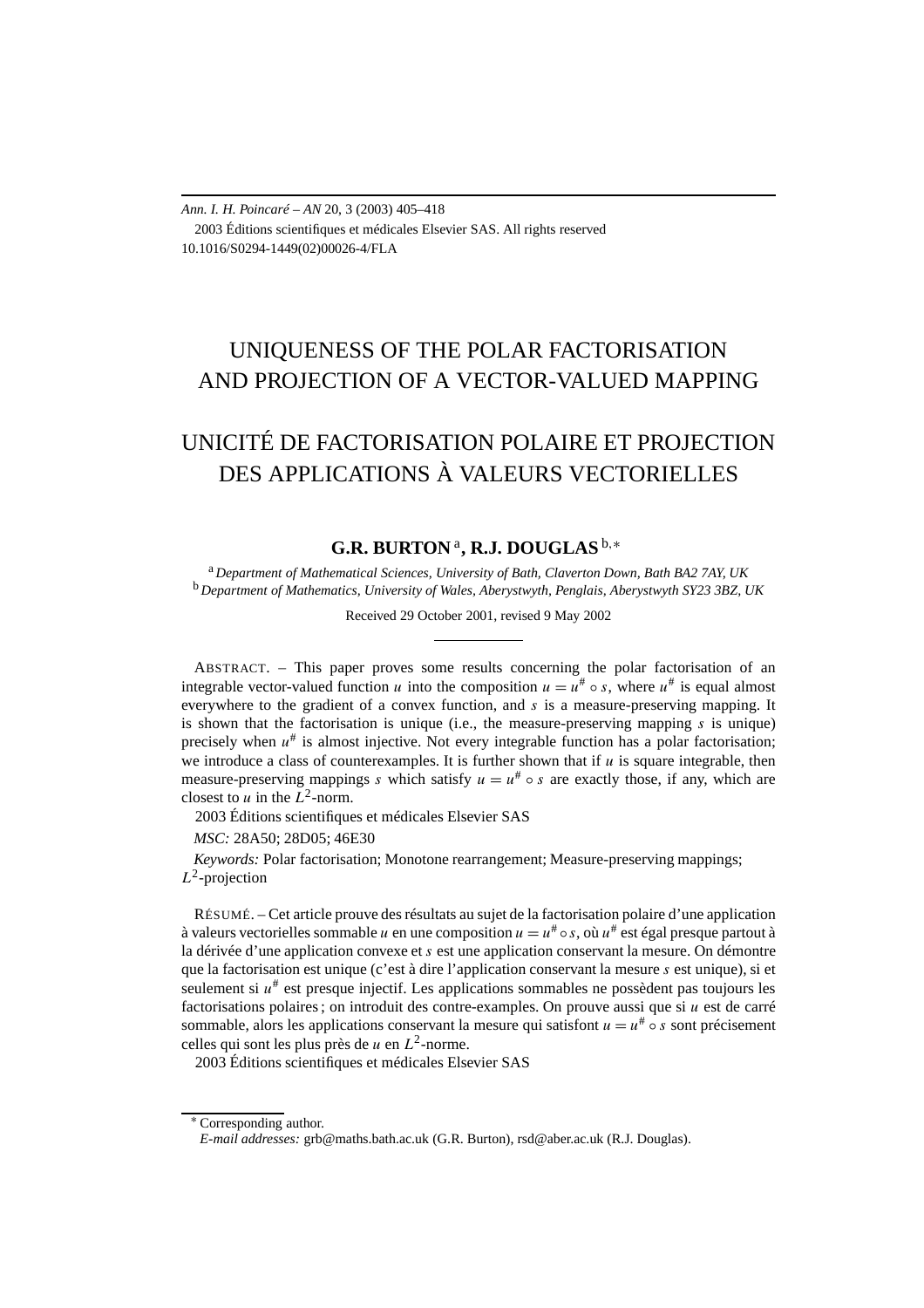#### **1. Introduction**

A vector-valued function has a *polar factorisation* if it can be written as the composition of its *monotone rearrangement*, which is equal almost everywhere to the gradient of a convex function, with a measure-preserving mapping. This concept was introduced by Brenier [2,3], and may be seen as the extension to vector-valued functions of an idea of Ryff [12], who showed that any real integrable function on a bounded interval could be written as the composition of its increasing rearrangement with a measure-preserving map.

Brenier proved existence and uniqueness of the monotone rearrangement on sufficiently regular domains, and existence and uniqueness of the polar factorisation subject to a further "nondegeneracy" restriction on the function. The object of the present paper is to investigate the consequences of relaxing his assumptions by studying integrable functions on general sets of finite Lebesgue measure. While the monotone rearrangement continues to exist and be unique, as proved by McCann [9], we give examples where there is no polar factorisation (and show the general existence result by the authors [5] is in a sense sharp). We also give a class of examples where uniqueness fails, which shows that the sufficient condition for uniqueness given by [5] is in fact necessary. Furthermore we show that Brenier's connection between the polar factorisation of an *L*<sup>2</sup> function *u* and the measure-preserving maps nearest to *u*, persists in the more general context.

In this paper, given an integrable function  $u: X \to \mathbb{R}^n$ , and a set  $Y \subset \mathbb{R}^n$  of finite positive Lebesgue measure, we say that *u* has a *polar factorisation through Y* if  $u = u^{\#} \circ s$ , where  $u^{\#}$  is equal to the gradient of a convex function almost everywhere in *Y*, and  $s: X \to Y$  is a measure-preserving mapping. The restriction on *X* is not severe; we only require that  $(X, \mu)$  is a complete measure space with the same measure-theoretic structure as an interval of length  $\mu(X)$  equipped with Lebesgue measure. (We give precise definitions below.) The existing literature proves existence and uniqueness of *u*# as noted above, but it does not resolve fully the existence and uniqueness of *s*. Brenier [3] proved existence and uniqueness of *s* under a *nondegeneracy* hypothesis on *u*, and subsequently Burton and Douglas [5] proved existence under a weaker hypothesis of *countable degeneracy*, while giving an example of nonuniqueness. It was further shown in [5] that if  $u^*$  is *almost injective* (meaning  $u^*$  is injective off a negligible set, which would be implied by nondegeneracy of  $u$ ), then  $s$  exists and is unique, and the converse result was conjectured. We prove this conjecture in Theorem 1. Our method of proof is to establish that either  $u^*$  is almost injective, or that there exists a nontrivial measurepreserving mapping  $s: Y \to Y$  such that  $u^* \circ s = u^*$ . In the latter case, nonuniqueness of the polar factorisation, if one exists, follows easily. The core of our proof is to construct measure-preserving maps leaving invariant a family of line segments; it is noteworthy that in our context no Lipschitz condition is required on the directions of the lines. Our arguments make use of methods developed by Larman [8], in his study of the endpoints of the line-segments on a convex surface.

We remark that if some rearrangement of  $u$  is almost injective and has a polar factorisation through *Y* , then the polar factorisation of *u* through *Y* (exists and) is unique,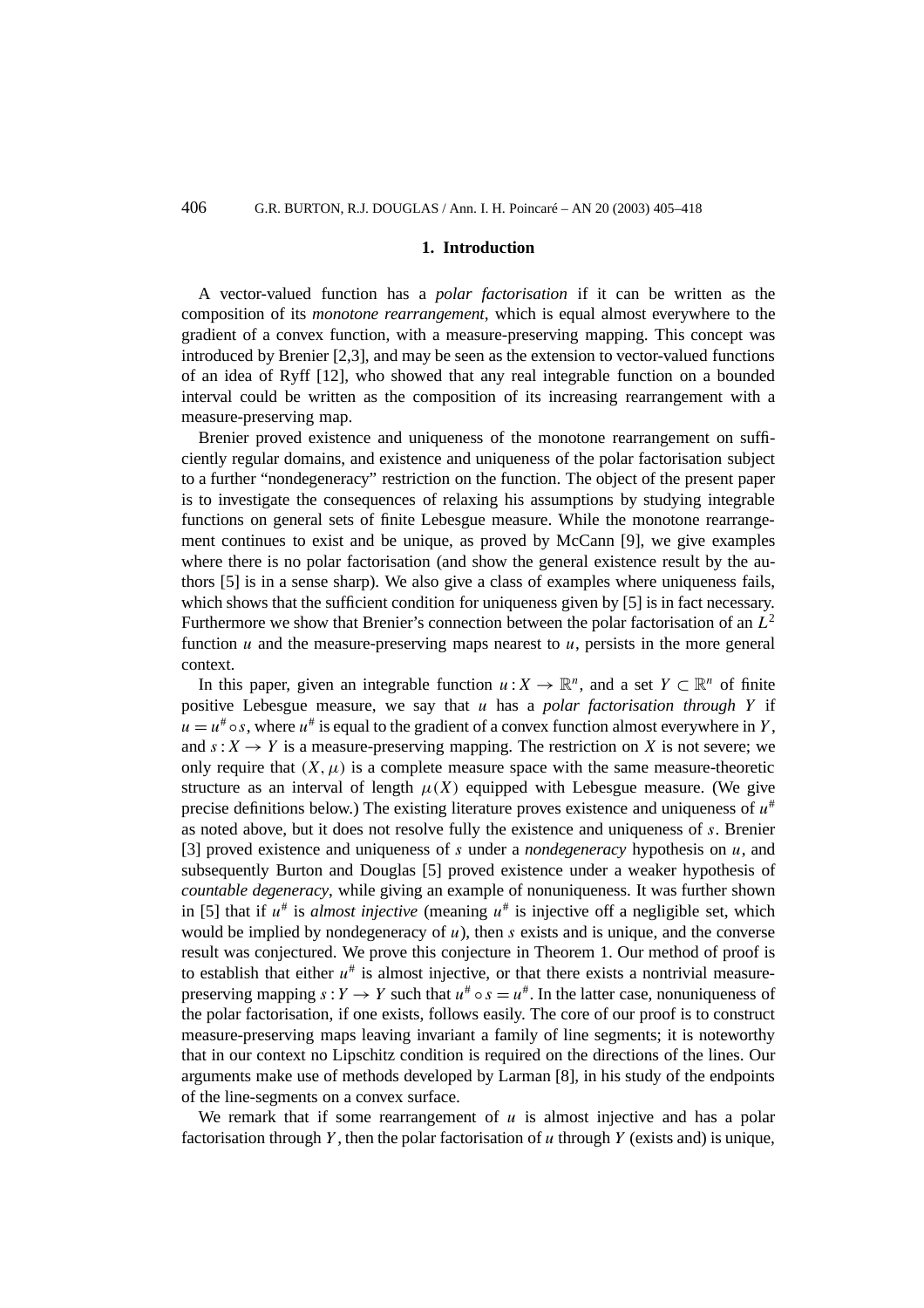as a consequence of Lemma 2. It is not however necessary for *u* to be almost injective for *u* to have a unique polar factorisation.

Having settled the question of uniqueness, we give the first result on nonexistence of polar factorisations. Burton and Douglas [5, Theorem 1.10] proved that if the monotone rearrangement  $u^*$  is almost injective off its level sets of positive measure, then every rearrangement *u* of  $u^*$  has a polar factorisation  $u = u^* \circ s$  for some measure-preserving mapping *s*. We prove in Theorem 2 that this result is sharp in the sense that if  $u^*$  is not almost injective on the complement of its level sets of positive measure, then there exists a rearrangement  $\hat{u}$  of  $u^*$  such that  $\hat{u}$  has no polar factorisation through *Y*. This class of counterexamples has the property that the functions  $\hat{u}$  are almost injective off their level sets of positive measure.

Our third result concerns the connection between polar factorisation of a vector-valued function  $u: X \to \mathbb{R}^n$  through  $Y \subset \mathbb{R}^n$ , and the  $L^2$ -projection (i.e., set of nearest points) of *u* on the set of measure-preserving mappings from  $X \to Y$ . Assuming  $u \in L^p$  and id<sub>*Y*</sub> ∈  $L<sup>q</sup>$  (where *p*, *q* are conjugate), we prove in Theorem 3 that the set of maximisers for the functional  $\int_X u(x) \cdot s(x)$  among measure-preserving mappings *s* from *X* to *Y* (which, if  $p = 2$ , is equal to the set of minimisers for  $\|u - s\|_2$ ) comprises exactly those *s* (if any) which satisfy  $u = u^* \circ s$ . Brenier [3, Theorem 1.2(b)] had obtained this result in his setting, of a sufficiently regular (e.g., smooth bounded) domain *Y* and a nondegenerate function *u*.

Polar factorisations arise naturally in the Lagrangian formulation of the semigeostrophic equations, a model for weather frontogenesis. At each time *t*, the geostrophic transformation  $\mathbf{X}(t, \cdot)$ , from which information about the physical quantities (velocity, temperature and pressure) of the system can be extracted, is equal to the gradient of a convex function. Tracking nondifferentiabilities of these convex functions as time evolves is thought of as weather fronts forming and moving. The flow is incompressible, therefore the trajectory mapping (of the fluid particles) is measure-preserving. It follows that at each time *t*, the Lagrangian variable  $\mathbf{X}(t, \cdot)$  takes the form of a polar factorisation. Numerical schemes (for calculating solutions) have exploited the characterisation of the trajectory mapping in terms of  $L^2$ -projections. (See Benamou [1], Brenier [4].)

## **1.1. Definitions and notation**

DEFINITION. – Let  $(X, \mu)$  and  $(Y, \nu)$  be finite positive measure spaces with  $\mu(X)$  = *v(Y). Two vector-valued functions*  $f \in L^1(X, \mu, \mathbb{R}^n)$  *and*  $g \in L^1(Y, \nu, \mathbb{R}^n)$  *are* rearrangements *of each other* (*or* equimeasurable) *if*

$$
\mu(f^{-1}(B)) = \nu(g^{-1}(B)) \quad \text{for every } B \in \mathcal{B}(\mathbb{R}^n),
$$

*where* <sup>B</sup>*(*R*n) denotes the Borel field of* <sup>R</sup>*<sup>n</sup>. Equivalent formulations can be found in Douglas* [6]*.*

DEFINITIONS. – *A* measure-preserving mapping *from a finite positive measure space*  $(X, \mu)$  *to a positive measure space*  $(Y, \nu)$  *with*  $\mu(X) = \nu(Y)$  *is a mapping*  $s: X \rightarrow Y$ *such that for each ν-measurable set*  $A \subset Y$ ,  $\mu(s^{-1}(A)) = \nu(A)$ *.* 

We will be considering the special case of  $(X, \mu)$  complete,  $Y \subset \mathbb{R}^n$  and  $\nu$  being *n*-dimensional Lebesgue measure. The *ν*-measurable sets will be the Borel-measurable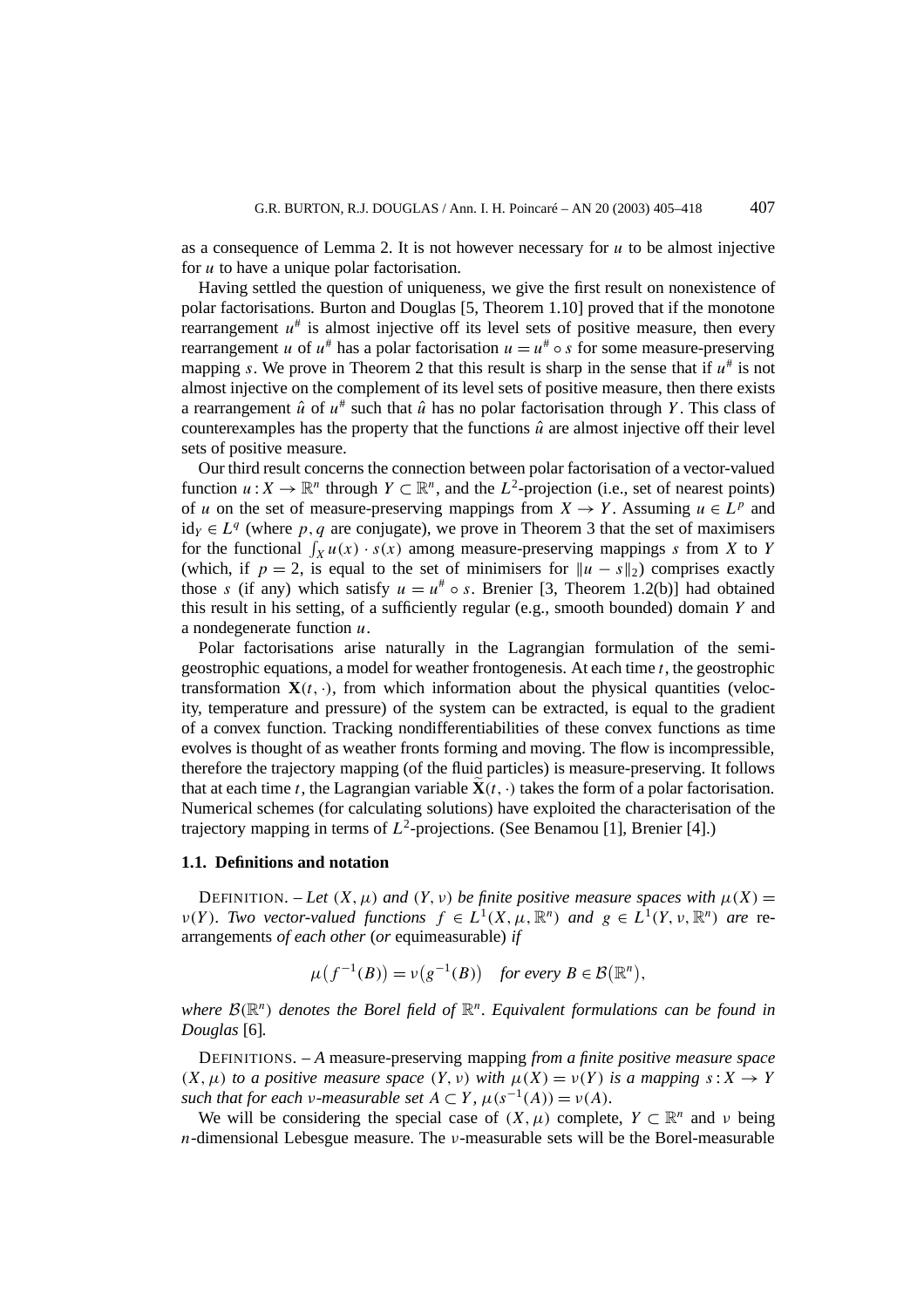sets; the same measure-preserving properties can then be deduced for the Lebesguemeasurable sets.

- *Moreover*  $s: X \rightarrow Y$  *is a* measure-preserving transformation *if* 
	- (i)  $s: X \setminus L \rightarrow Y \setminus M$  *is a bijection, where L and M are some sets of zero* (*respectively, µ and ν*) *measure*; *and*
- (ii) *s and s*<sup>−</sup><sup>1</sup> *are measure-preserving mappings.*

*A finite complete measure space (X, µ) is a* measure-interval *if there exists a measurepreserving transformation from*  $(X, \mu)$  *to*  $[0, \mu(X)]$  *with Lebesgue measure* (*on the Lebesgue sets*)*. We recall that any complete separable metric space, equipped with a finite nonatomic Borel measure, is a measure interval.*

Throughout this paper we will denote *n*-dimensional Lebesgue measure by  $\lambda_n$ , and the extended real numbers, that is the set  $\mathbb{R} \cup \{-\infty, \infty\}$ , by  $\overline{\mathbb{R}}$ .

DEFINITION. – Let  $u \in L^1(X, \mu, \mathbb{R}^n)$ , where  $(X, \mu)$  is a measure-interval. Let *Lebesgue measurable*  $Y \subset \mathbb{R}^n$  *be such that*  $\lambda_n(Y) = \mu(X)$ *. The* monotone rearrangement of *u* on *Y* is the unique function  $u^*: Y \to \mathbb{R}^n$  that is a rearrangement of *u*, and satisfies *u*# = ∇*ψ almost everywhere in Y for some proper lower semicontinuous convex function*  $\psi: \mathbb{R}^n \to \overline{\mathbb{R}}$ . (A  $\overline{\mathbb{R}}$ -valued function is called proper *if it is not identically*  $\infty$ *, and nowhere takes the value*  $-\infty$ *.*)

The existence and uniqueness of the monotone rearrangement follows from the main result of McCann [9]. It is unique in the sense that if  $\varphi : \mathbb{R}^n \to \overline{\mathbb{R}}$  is another convex function, and  $\nabla \varphi$  (as a function defined on *Y*) is a rearrangement of *u*, then  $\nabla \varphi(y) = \nabla \psi(y)$  for almost every  $y \in Y$ .

DEFINITION. – Let  $u \in L^1(X, \mu, \mathbb{R}^n)$  where  $(X, \mu)$  is a measure-interval. Let *Lebesgue measurable*  $Y \subset \mathbb{R}^n$  *be such that*  $\lambda_n(Y) = \mu(X)$ *, and let*  $u^*$  *denote the monotone rearrangement of u on Y . We say u has a* polar factorisation through *Y if there exists a measure-preserving mapping <i>s from*  $(X, \mu)$  *to*  $(Y, \lambda_n)$  *such that*  $u = u^* \circ s$ *almost everywhere.*

DEFINITION. – A mapping  $s: X \to Y$ , where  $(X, \mu)$  is a finite positive measure space, *is* almost injective *if there exists a set*  $X_0 \subset X$  *such that s restricted to*  $X_0$  *is injective, and*  $\mu$ (*X* $\setminus$ *X*<sub>0</sub> $) = 0$ *.* 

#### **1.2. Statements of results**

Our main results are Theorems 1, 2 and 3 below, whose proofs are given in Sections 2, 3 and 4, respectively.

THEOREM 1. – *Suppose that*  $u \in L^1(X, \mu, \mathbb{R}^n)$  *where*  $(X, \mu)$  *is a measure-interval. Let Lebesgue measurable*  $Y \subset \mathbb{R}^n$  *satisfy*  $\lambda_n(Y) = \mu(X)$  *and let*  $u^*$  *denote the monotone rearrangement of u on Y . Then u has a unique polar factorisation through Y if and only if u*# *is almost injective.*

THEOREM 2. – Let integrable  $u^*: Y \to \mathbb{R}^n$  be the restriction of the gradient of *a proper lower semicontinuous convex function to a set*  $Y \subset \mathbb{R}^n$  *of finite positive Lebesgue measure, and suppose that u*# *restricted to the complement of its level sets*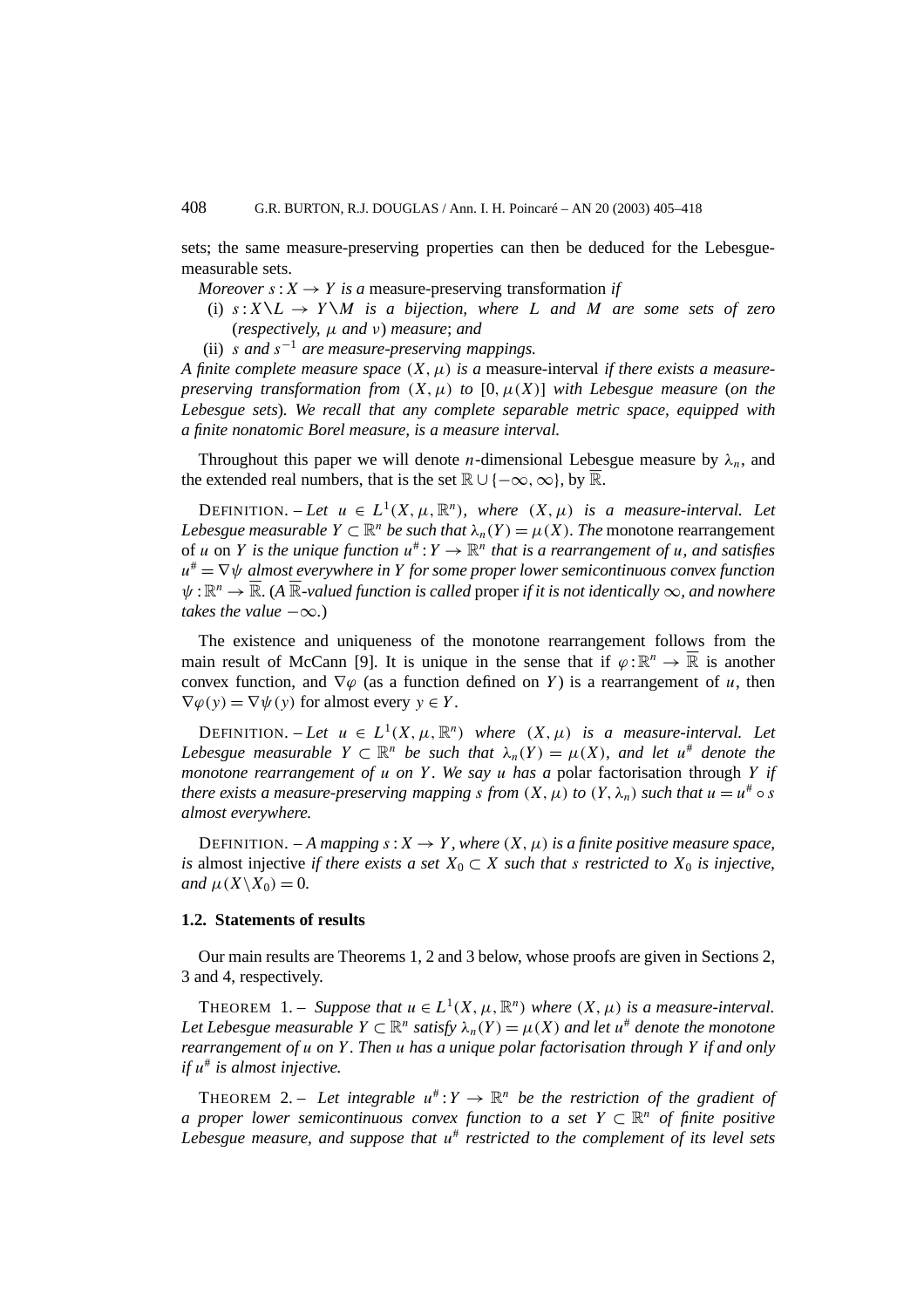*of positive measure is not almost injective. Let (X, µ) be a measure-interval satisfying*  $\mu(X) = \lambda_n(Y)$ *. Then*  $u^*$  has a rearrangement  $u: X \to \mathbb{R}^n$  which does not have a polar *factorisation through Y .*

THEOREM 3. – Let  $1 \leqslant p, q \leqslant \infty$  be conjugate exponents, let  $(X, \mu)$  be a measure *interval, let*  $Y \subset \mathbb{R}^n$  *be a Lebesgue measurable set such that*  $\mu(X) = \lambda_n(Y)$  (<  $\infty$ ), *and suppose Y is bounded if*  $p = 1$ *, or*  $\int_Y |y|^q dy < \infty$  *if*  $p > 1$ *. Let*  $\mathfrak{S}$  *denote the set of all measure-preserving maps from X to Y*. Let  $u \in L^p(X, \mu, \mathbb{R}^n)$ , and let  $u^*$  be the *monotone rearrangement of u on Y , and write*

$$
I(s) := \int_{X} u(x) \cdot s(x) d\mu(x) \text{ for } s \in \mathfrak{S},
$$
  

$$
J(u) := \int_{Y} u^*(y) \cdot y d\lambda_n(y).
$$

*Then*

$$
\sup\{I(s) \mid s \in \mathfrak{S}\} = J(u),
$$

*and*  $s \in \mathfrak{S}$  *satisfies*  $I(s) = J(u)$  *if and only if*  $u = u^* \circ s$  *almost everywhere in*  $X$ *.* 

The following is an immediate consequence of Theorem 3:

COROLLARY 1. – *Let the hypotheses of Theorem* 3 *be satisfied, with p* = 2*. Then s* ∈  $\mathfrak{S}$  *is a nearest point of*  $\mathfrak{S}$  *to u, relative to*  $\|\cdot\|_2$  (*with the Euclidean norm on*  $\mathbb{R}^n$ *), if and only if*  $u = u^* \circ s$  *almost everywhere in X. In particular, u has a polar factorisation through*  $Y$  *if and only if there is a nearest point of*  $G$  *to*  $u$ *.* 

Brenier introduced the optimisation problems of Theorem 3 and Corollary 1, and in [3, Theorem 1.2] proved their equivalence to the polar factorisation problem assuming that *u* is nondegenerate (i.e., the inverse image of any set of zero measure has zero measure), and that *Y* is open, connected, and has smooth boundary; these assumptions ensure that the polar factorisation exists and is unique.

Corollary 1 implies in particular, that the  $L^2$ -projection of *u* on  $\mathfrak{S}$  is a singleton set if and only if  $u^*$  is almost injective. Note that if *u* is nondegenerate, then  $u^*$  is almost injective, but the converse is false in general (see Burton and Douglas [5, Lemma 2.4 and Section 3]).

#### **2. A nonuniqueness result**

Theorem 1 will be proved in this section. The key step is to show that either the monotone rearrangement  $u^*$  is almost injective, or there exists a nontrivial measurepreserving mapping *s* such that  $u^* \circ s = u^*$ ; we give this result separately as Theorem 4. Now if *u* has a polar factorisation and  $u^{\#}$  is not almost injective, nonuniqueness of the polar factorisation follows easily.

Recall that the *effective domain* of a proper function  $\psi : \mathbb{R}^n \to \overline{\mathbb{R}}$  is the set  $\{x \in \mathbb{R}^n \mid \mathbb{R}^n\}$  $\psi(x) < \infty$ . We denote the subdifferential of  $\psi$  at *y* by  $\partial \psi(y)$ .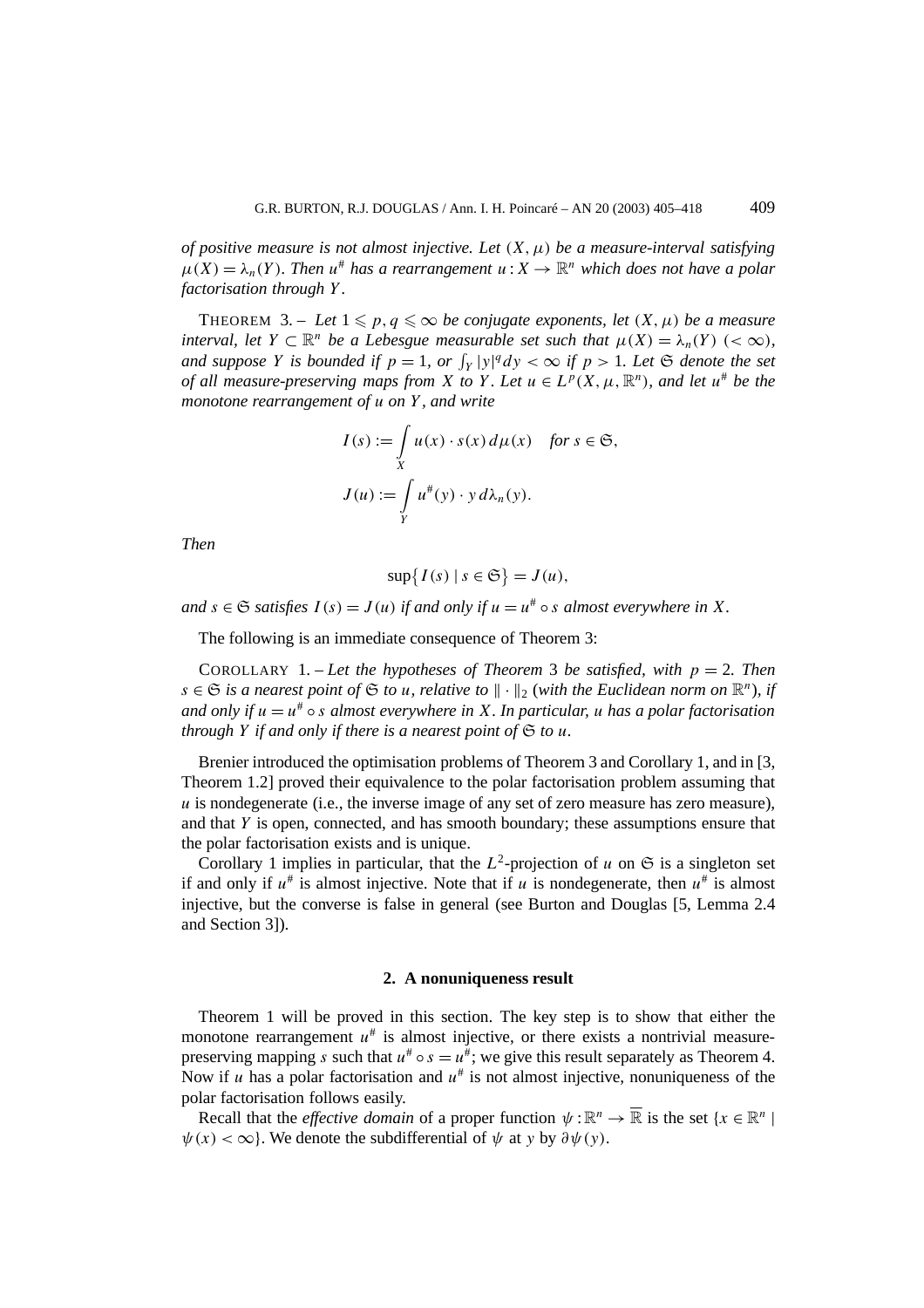THEOREM 4. – Let  $\psi: \mathbb{R}^n \to \overline{\mathbb{R}}$  be a proper lower semicontinuous convex function *whose effective domain has nonempty interior*  $\Omega \subset \mathbb{R}^n$ . Let  $Y \subset \Omega$  be a set of positive *Lebesgue measure, and suppose*  $u^*: Y \to \overline{\mathbb{R}}$  *is Lebesgue measurable and satisfies*  $u^*(x) \in \partial \psi(x)$  *for almost all*  $x \in Y$ . Then either  $u^*$  *is almost injective, or there exists a nontrivial*  $\lambda_n$ -measure-preserving map  $s: Y \to Y$  such that  $u^{\#} \circ s = u^{\#}$  almost *everywhere in Y .*

The construction of the nontrivial measure-preserving mapping of Theorem 4 is achieved by using the following lemma to exploit a product structure; we prove the existence of a section-preserving measure-preserving mapping which is almost nowhere equal to the identity in a compact set, and leaves everything fixed outside this set.

**LEMMA** 1. – Let  $\Gamma$  be a finite positive Borel measure on a metric space X, let  $\nu$  be *a Borel measure on*  $X \times \mathbb{R}^k$  *satisfying* 

$$
\nu(S) = \int\limits_{S} f \, d(\Gamma \times \lambda_k)
$$

*where*  $f: X \times \mathbb{R}^k \to [0, \infty)$  *is a bounded Borel measurable function, and let*  $A \subset X \times \mathbb{R}^k$ *be a compact subset with*  $v(A) > 0$ .

*Then there is a v-measure-preserving map*  $\tau : X \times \mathbb{R}^k \to X \times \mathbb{R}^k$  *such that* 

- (i)  $\tau(x, y) \neq (x, y)$  *for almost every*  $(x, y) \in A$ *,*
- (ii)  $\tau({x} \times \mathbb{R}^k) \subset {x} \times \mathbb{R}^k$  *for all*  $x \in X$ *, and*
- (iii)  $\tau(z) = z$  *for all*  $z \in X \times \mathbb{R}^k \setminus A$ *.*

*Proof.* – By identifying  $X \times \mathbb{R}^k$  with  $(X \times \mathbb{R}^{k-1}) \times \mathbb{R}$  we see that it is sufficient to consider the case  $k = 1$ .

For  $x \in X$  let

$$
A(x) = \{ y \in \mathbb{R} \mid (x, y) \in A \}
$$

and for  $x \in X$ ,  $y \in \overline{\mathbb{R}}$  define

$$
\varphi(x, y) = \int\limits_{-\infty}^{y} f(x, z) 1_{A(x)}(z) dz.
$$

Then, for  $x \in X$ , if  $A(x) \neq \emptyset$  then  $\varphi(x, \cdot)$  is a continuous increasing (i.e., nondecreasing) map of  $A(x)$  onto [0*,*  $\varphi(x, \infty)$ ], and is measure-preserving relative to the measure  $v_x$  with density  $f(x, \cdot)$  on  $A(x)$ , and  $\lambda_1$  on  $[0, \varphi(x, \infty)]$ . Now for  $(x, y) \in A$  let

$$
s(x, y) = \min\{t \in A(x) \mid \varphi(x, t) = \varphi(x, \infty) - \varphi(x, y)\},\
$$

which is well-defined by continuity of  $\varphi(x, \cdot)$  and compactness of  $A(x)$ .

For each *x* for which  $A(x) \neq \emptyset$ ,  $s(x, \cdot)$  is a continuous map of  $A(x)$  into  $A(x)$ ; moreover if  $\varphi(x, \infty) > 0$  then  $s(x, \cdot)$  is a  $v_x$ -preserving map of  $A(x)$  into itself. Also  $s(x, \cdot)$  fixes only those *y* satisfying  $2\varphi(x, y) = \varphi(x, \infty)$ , which form a set of zero  $v_x$ measure for *I*-almost every *x*. Define  $\tau : A \to A$  by  $\tau(x, y) = (x, s(x, y))$ . Since  $\tau$  is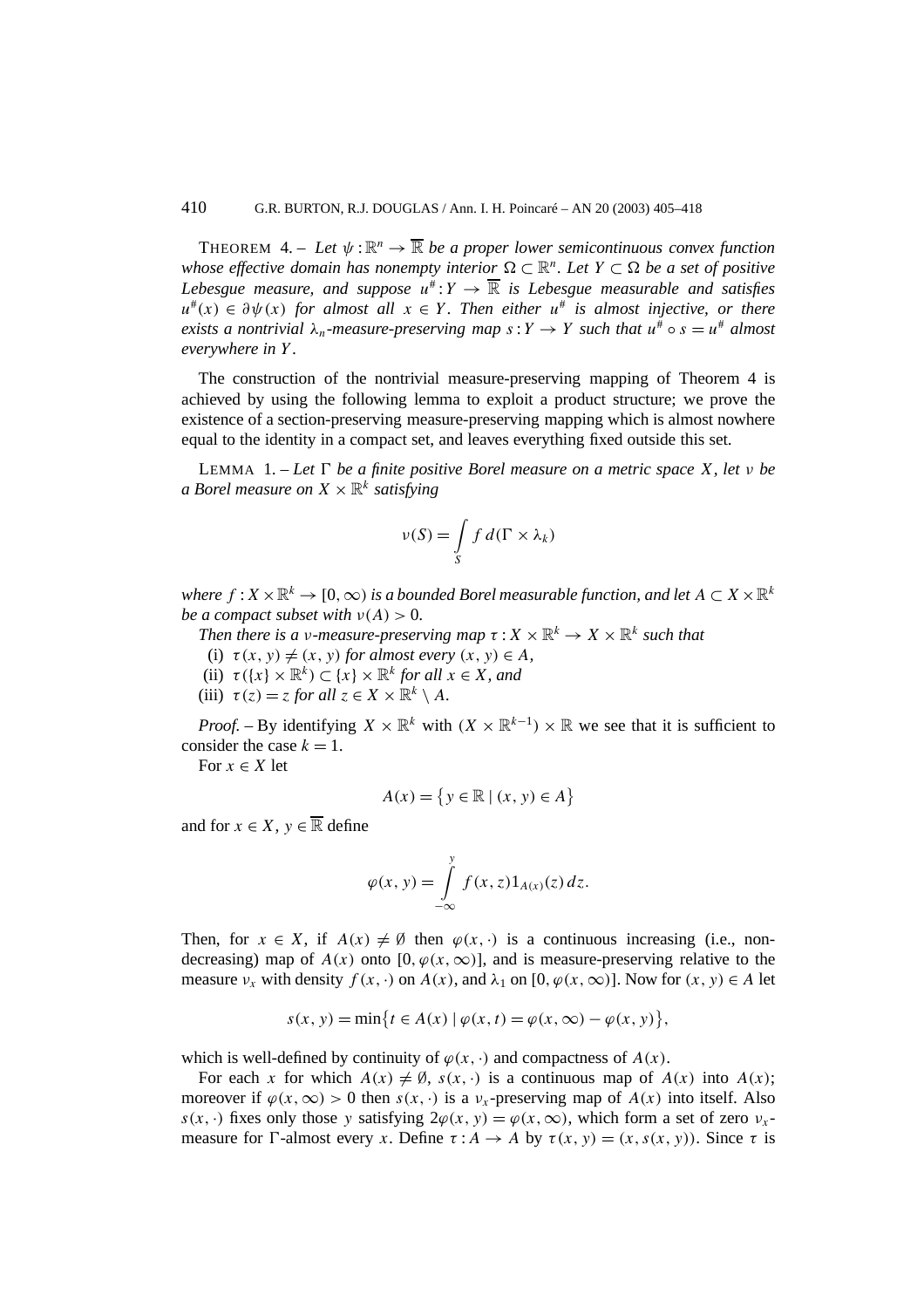Borel measurable, we can now deduce that  $\tau : A \rightarrow A$  is *v*-measure-preserving and fixes  $\Gamma \times \lambda_1$ -almost no points of *A*. If we extend the definition by setting

$$
\tau(x, y) = (x, y) \quad \forall (x, y) \in X \times \mathbb{R} \setminus A
$$

then we obtain the desired map  $\tau$ .  $\Box$ 

We establish some notation before proceeding with the proof of Theorem 4.

*Notation*. – We denote by  $\mathcal{H}^k$  the *k*-dimensional Hausdorff measure, on any metric space. *∂C* and relint *C* will denote, respectively, the boundary and interior of a finitedimensional convex set *C* relative to its affine hull.

We say that a measure  $\mu$  is absolutely continuous with respect to a measure  $\nu$ , and write  $\mu \ll \nu$ , if  $\mu(E) = 0$  for every *ν*-measurable set *E* for which  $\nu(E) = 0$ . We denote the Radon–Nikodým derivative of *µ* with respect to *ν* by *dµ/dν*.

If *K* is a nonempty compact convex set in  $\mathbb{R}^n$ ,  $\varphi$  is an affine functional on  $\mathbb{R}^n$  that is nonconstant on *K*, and  $\varepsilon > 0$ , we write

$$
K(\varphi, \varepsilon) = \left\{ x \in K \mid \varphi(x) > \sup_{K} \varphi - \varepsilon \right\},\,
$$
  

$$
K(\varphi) = \left\{ x \in K \mid \varphi(x) = \sup_{K} \varphi \right\};
$$

we call  $K(\varphi, \varepsilon)$  a *cap* on *K*.

*Proof of Theorem 4.* – Let *G* denote the graph and *E* the epigraph of  $\psi$ , let  $\chi(x) =$  $(x, \psi(x))$  for  $x \in \Omega$ ,  $\pi(x, \alpha) = x$  for  $x \in \Omega$ ,  $\alpha \in \mathbb{R}$ . We suppose that  $u^{\#}$  is not almost injective, and proceed to construct the required map  $s: Y \to Y$ . We can choose a bounded open convex set  $\Omega'$  with  $\overline{\Omega'} \subset \Omega$ , such that  $\lambda_n(\Omega' \cap Y) > 0$ , and such that  $u^{\#}$  is not almost injective when restricted to  $\Omega' \cap Y$ . Henceforth we shall assume  $Y \subset \Omega'$ , since any measure-preserving map from  $\Omega' \cap Y$  to itself can be extended to the whole of *Y* by defining it to be the identity on  $Y \setminus \Omega'$ . By discarding a set of measure zero if necessary, we can assume *Y* is a Borel set and that  $\partial \psi(x) = \{u^*(x)\}\$ for every  $x \in Y$ . Notice that  $\chi : \Omega' \to \mathbb{R}^{n+1}$  is Lipschitz, say with constant  $\gamma > 0$ .

We note that, for each *k*, the union of the extreme faces of *E* having dimension at least *k*, is an  $F_{\sigma}$ -set (i.e., a countable union of closed sets). If *x*, *y* are two points of *Y* for which  $\chi(x)$ ,  $\chi(y)$  lie on the same line segment in *G*, then  $u^*(x) = u^*(y)$ . If the images under  $\pi$  of the line-segments in *G* covered  $\lambda_n$ -almost none of *Y*, then  $u^*$  would be almost injective. We may therefore assume, replacing *Y* by a Borel subset having positive measure if necessary, that every point of  $\chi(Y)$  lies on a line-segment in *G*. Applying a result of Larman [8, Theorem 1] to the intersections of *E* with large cubes, we can prove that the union of the relative boundaries of all extreme faces of *E* of dimensions  $1, \ldots, n$  is a set of zero  $\mathcal{H}^n$ -measure. Hence, passing to a subset of smaller positive  $\lambda_n$ -measure if necessary, we may choose  $k, 1 \leq k \leq n$ , such that  $\chi(Y)$  is covered by the relative interiors of the *k*-dimensional extreme faces of *E*.

We may now choose an  $(n - k + 1)$ -dimensional linear subspace  $\Lambda_0$  of  $\mathbb{R}^{n+1}$  parallel to the  $x_{n+1}$ -axis, and points  $w_1, \ldots, w_{k+1}$  in general position in  $\Lambda_0^{\perp} \subset \mathbb{R}^n \times \{0\}$ , such that, writing  $\Lambda_i = w_i + \Lambda_0$  for  $i = 1, \ldots, k + 1$ , and writing  $\mathcal F$  for the family of all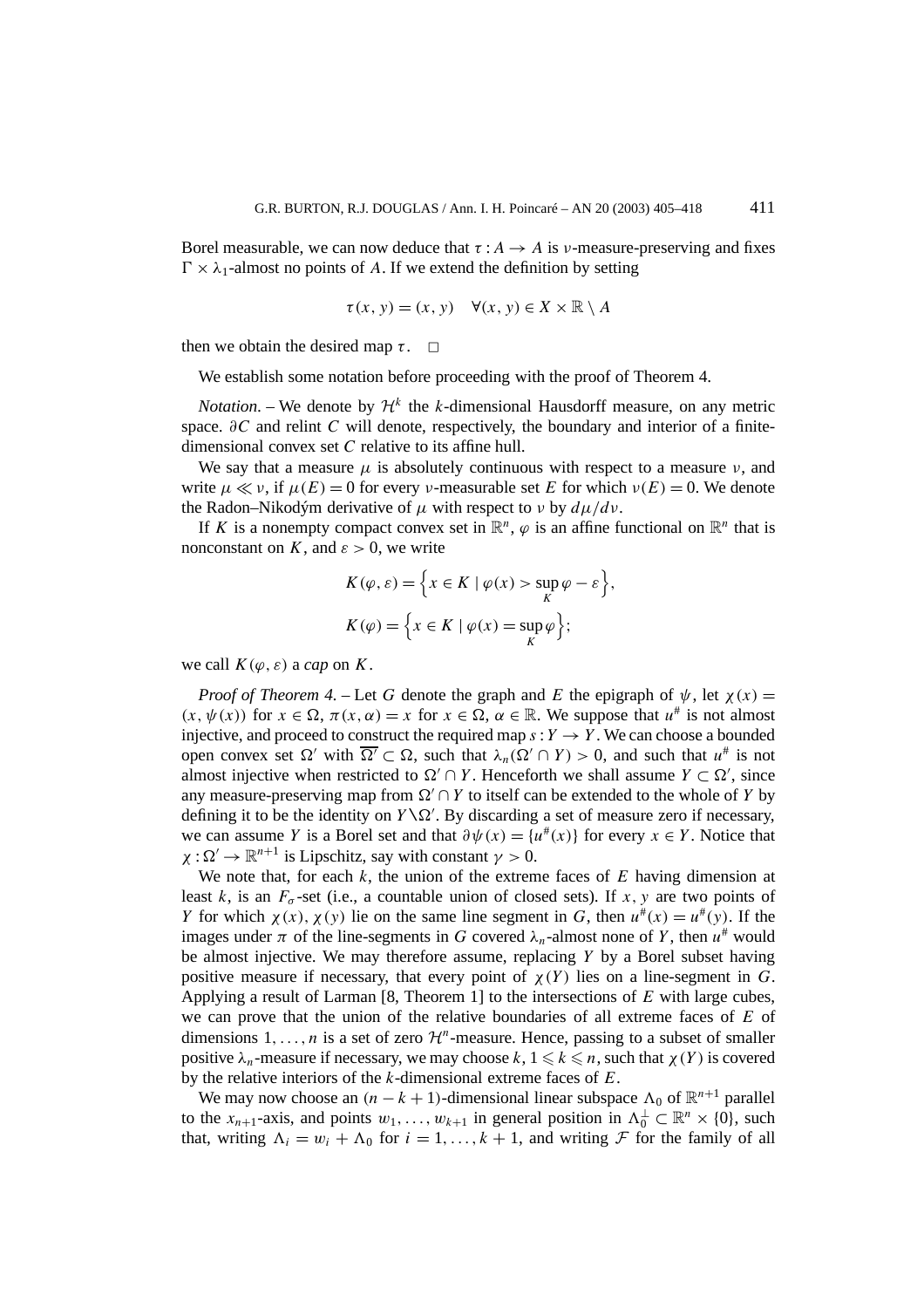extreme *k*-faces of *E* whose relative interiors intersect all of  $\Lambda_1, \ldots, \Lambda_{k+1}$  at points of  $\chi(\Omega')$ , *F* covers  $\chi(Y')$  for some subset  $Y' \subset Y$  having positive  $\mathcal{H}^n$ -measure (countably many such families of faces cover  $\chi(Y)$ , so such a choice is possible). We may further replace *Y'* by a compact set with  $\lambda_n(Y') > 0$ .

We may assume the origin is located so that the centroid of  $w_1, \ldots, w_{k+1}$  is 0. Let  $M = \sup_{\Omega} \psi$  and let

$$
E' = \{(x, \alpha) \in E \mid x \in \overline{\Omega'}, \ \alpha \leq M + 1\}
$$

which is a convex body in  $\mathbb{R}^{n+1}$ . Let  $K_i = E' \cap \Lambda_i$ ,  $i = 0, 1, ..., k + 1$ , and let  $X = \{F \cap \Lambda_0 \mid F \in \mathcal{F}\}\$ , which is a subset of the extreme points of  $K_0$ . For  $x \in X$  let *F(x)* be the unique element of *F* that contains *x*, and let  $z_i(x) = F(x) \cap \Lambda_i \in K_i$  for  $i = 1, \ldots, k + 1$ . Let

$$
\Sigma = \big\{\lambda = (\lambda_1, \ldots, \lambda_{k+1}) \in \mathbb{R}^{k+1} \mid \lambda_1 \geqslant 0, \ldots, \lambda_{k+1} \geqslant 0, \lambda_1 + \cdots + \lambda_{k+1} = 1 \big\},\
$$

and for  $x \in X$  and  $\lambda = (\lambda_1, \ldots, \lambda_{k+1}) \in \Sigma$  let

$$
T(x,\lambda) = \lambda_1 z_1(x) + \cdots + \lambda_{k+1} z_{k+1}(x) \in \text{relint } F(x).
$$

Since relint  $F(x) \cap$  relint  $F(y) = \emptyset$  for distinct  $x, y \in X$ , it follows that *T* is injective. The range of *T* is contained in *G*. Continuity of *T* is a consequence of the  $F(x)$ ,  $x \in X$ , being extreme faces.

Define the measure  $\mu$  on (Borel subsets of)  $G' := \chi(\Omega')$  by  $\mu(B) = \lambda_n(\pi(B))$ ; then  $\mu \ll H^n$  and  $H^n \ll \mu$  with  $\gamma^{-n} \leq d\mu/dH^n \leq 1$  almost everywhere. Let  $\Gamma = \Gamma^{n-k}$  be the Borel measure on the extreme points of  $K_0$  defined by Larman [8], that is

$$
\Gamma(S) := \lim_{\delta \downarrow 0} \inf_{\{C_j\}_j} \sum_{j=1}^{\infty} \mathcal{H}^{n-k}(\partial C_j)
$$

where the infimum is taken over all countable covers  ${C_j}_{j=1}^{\infty}$  of *S* by caps on  $K_0$  having diameter less than  $\delta$ . Clearly  $\mathcal{H}^{n-k}(S) \leq \Gamma(S)$ ; Larman [8, Theorem 2] proved that  $\Gamma$ is a finite measure (which is nontrivial, but crucial to our argument). We will show that the measure *ν* defined by  $v(B) = \mu(T(B))$  is absolutely continuous with respect to the product measure  $\Gamma \times \lambda_k$  on  $X \times \Sigma$ , then apply Lemma 1 to construct a suitable *ν*-measure-preserving map on  $X \times \Sigma$ . The proof of absolute continuity is achieved by adapting an argument of Larman [8, Theorem 1].

As a preparatory step, consider a cap *C* on  $K_0$ , say  $C = K_0(\varphi, \varepsilon)$  where  $\varphi : \mathbb{R}^{n+1} \to \mathbb{R}$ is linear and nonconstant on  $\Lambda_0$ , and  $\varepsilon > 0$ , and let  $U \subset \Sigma$  be a relatively open subset. If *x* ∈ *C* ∩ *X* then  $x = (k+1)^{-1}(z_1(x) + \cdots + z_{k+1}(x))$ , hence

$$
\varphi(x) = (k+1)^{-1} \big( \varphi(z_1(x)) + \cdots + \varphi(z_{k+1}(x)) \big),
$$

from which we deduce that  $z_i(x) \in C_i := K_i(\varphi, (k+1)\varepsilon), i = 1, \ldots, k+1$ . Choose *v<sub>i</sub>* ∈ *K<sub>i</sub>*( $\varphi$ ). Then, for *i* = 1, ..., *k* + 1, we have  $(k+1)^{-1}(v_1 + \cdots + v_{k+1} - v_i + C_i)$  ⊂ *C*,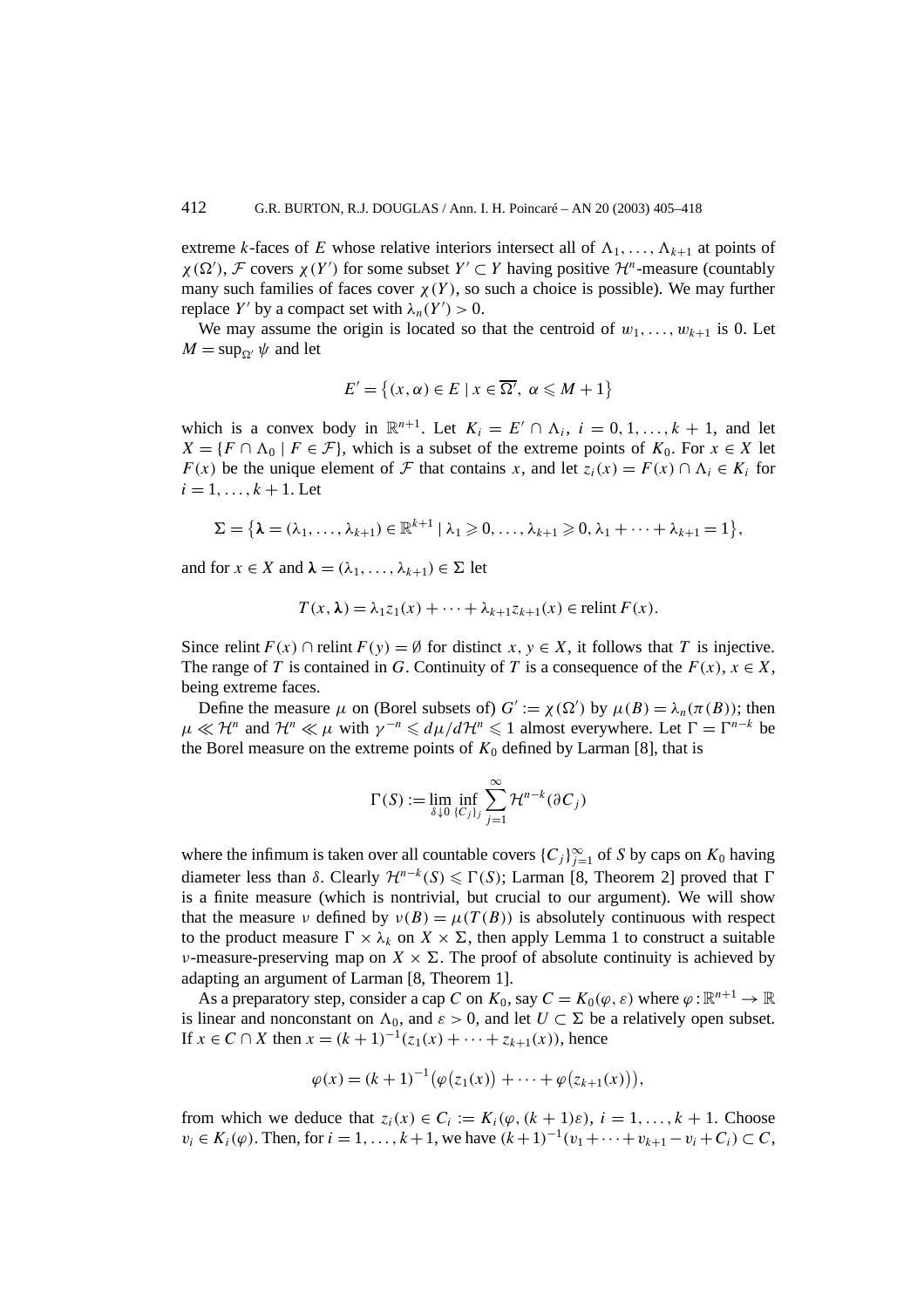so  $C_i \subset p_i + (k+1)C$  where  $p_i = v_i - (v_1 + \cdots + v_{k+1}) \in v_i - \Lambda_0 = \Lambda_i$ . So for  $x \in C \cap X$ and  $\lambda \in \Sigma$  we have

$$
T(x,\lambda) \in \lambda_1 C_1 + \cdots + \lambda_{k+1} C_{k+1} \subset \lambda_1 p_1 + \cdots + \lambda_{k+1} p_{k+1} + (k+1)C.
$$

Thus  $T((C \cap X) \times U) \subset D + (k+1)C$ , where  $D = {\lambda_1 p_1 + \cdots + \lambda_{k+1} p_{k+1} \mid \lambda \in U}$ which lies in an affine *k*-space skew to  $\Lambda_0 \supset (k+1)C$ .

Now  $T((C \cap X) \times U) \subset E' \cap G$ . Moreover, a line parallel to the  $x_{n+1}$ -axis through any point *q* of  $T((C \cap X) \times U)$  must intersect  $p + (k+1) \partial C$  for some  $p \in D$ ; since such a line intersects *G* in only the point *q*, we conclude that  $T((C \cap X) \times U) \subset$ *χ*( $\pi$ ( $D$  + ( $k$  + 1) $\partial$ C)). The map  $\chi \circ \pi$  has Lipschitz constant  $\gamma$ , so

$$
\mathcal{H}^{n}(T((C \cap X) \times U)) \leq \gamma^{n} \mathcal{H}^{n}(D + (k+1)\partial C)
$$
  
\n
$$
\leq \gamma^{n} \rho^{n} \mathcal{H}^{n}(D_{0} + (k+1)\partial C)
$$
  
\n
$$
= \gamma^{n} \rho^{n}(k+1)^{n-k} \mathcal{H}^{k}(D_{0}) \mathcal{H}^{n-k}(\partial C)
$$
  
\n
$$
\leq \gamma^{n} \rho^{n} \omega^{k}(k+1)^{n-k} \lambda_{k}(U) \mathcal{H}^{n-k}(\partial C)
$$

where  $D_0 = {\lambda_1 w_1 + \cdots + \lambda_{k+1} w_{k+1} \mid \lambda \in U}$ ,  $\rho$  is the Lipschitz constant of the map  $\lambda_1 w_1 + \cdots + \lambda_{k+1} w_{k+1} \mapsto \lambda_1 p_1 + \cdots + \lambda_{k+1} p_{k+1}$  of  $D_0$  onto *D*; and  $\omega$  is the Lipschitz constant of the map  $(\lambda_1, \ldots, \lambda_{k+1}) \mapsto \lambda_1 w_1 + \cdots + \lambda_{k+1} w_{k+1}$  of  $\Sigma$  into  $\Lambda_0^{\perp}$ . In particular,  $\rho \leq R/r$  where *r* is the least distance of any  $w_i$  from the opposite face of  $D_0$  and *R* is the diameter of  $E'$ ; it is important to notice that *r*, *R* and  $\omega$  are independent of the choice of *C*.

To prove  $\nu \ll \Gamma \times \lambda_k$ , let us first recall that the Carathéodory construction yields

$$
\Gamma \times \lambda_k(S) = \inf_{\{W_j \times U_j\}_j} \sum_{j=1}^{\infty} \Gamma(W_j) \lambda_k(U_j)
$$
 (1)

where the infimum is taken over all countable covers  $\{W_j \times U_j\}_{j=1}^{\infty}$  of the Borel set *S* by measurable rectangles. Consider a rectangle  $Z \times U$  where  $Z \subset X$  and  $U \subset \Sigma$  are Borel sets. Then given  $\varepsilon > 0$ , for each  $\delta > 0$  we can choose a cover  $\{C_i\}_{i=1}^{\infty}$  of *Z* by caps on  $K_0$  of diameter less than  $\delta$  such that

$$
\sum_{i=1}^{\infty} \mathcal{H}^{n-k}(\partial C_i) < \Gamma(Z) + \varepsilon;
$$

consequently,

$$
\nu(Z \times U) = \mu(T(Z \times U))
$$
  
\n
$$
\leq \mathcal{H}^n(T(Z \times U))
$$
  
\n
$$
\leq (\gamma R/r)^n \omega^k (k+1)^{n-k} \lambda_k(U) \sum_{i=1}^{\infty} \mathcal{H}^{n-k}(\partial C_i)
$$
  
\n
$$
\leq L \lambda_k(U) (\Gamma(Z) + \varepsilon)
$$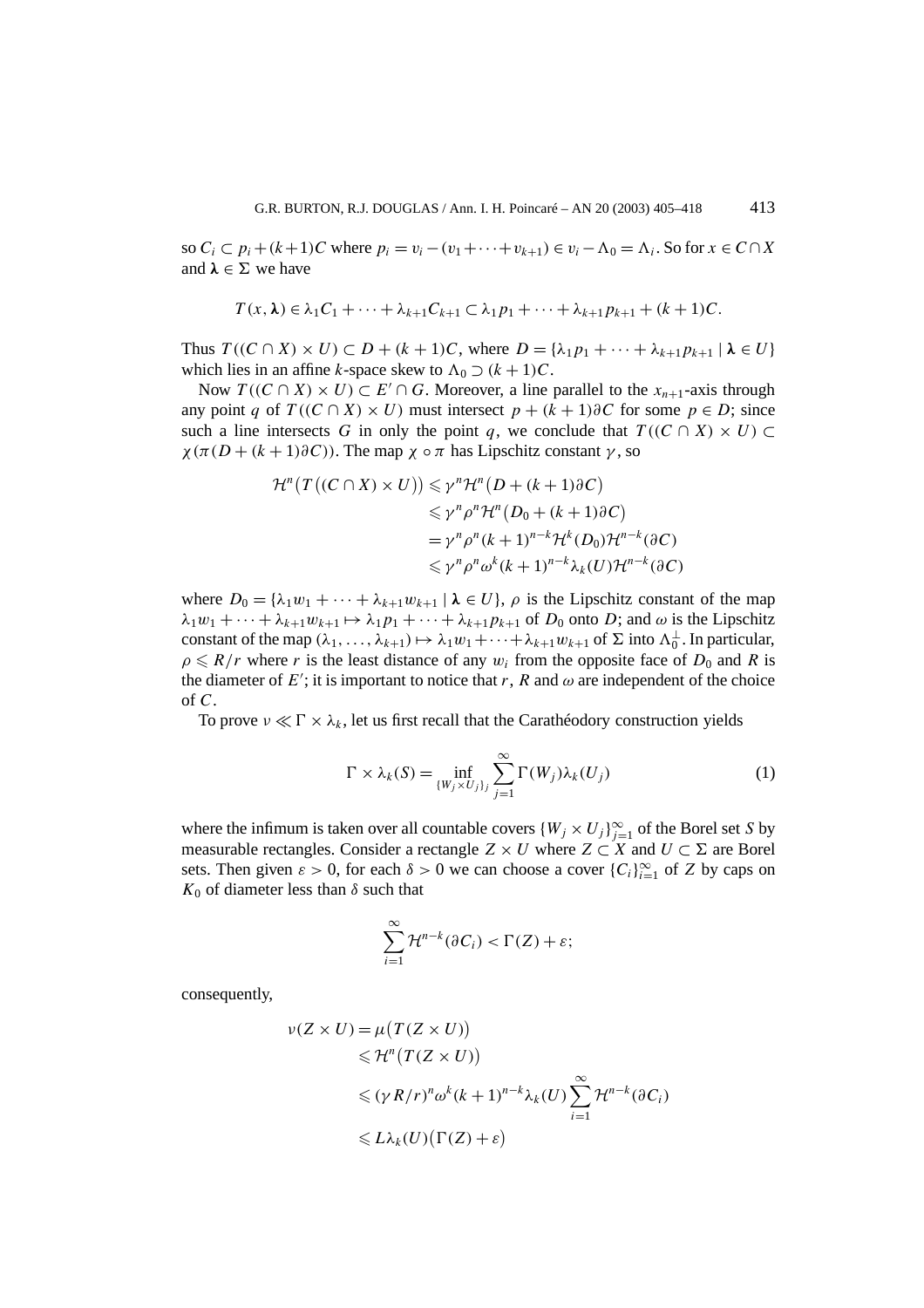where  $L = (\gamma R/r)^n \omega^k (k+1)^{n-k}$ , and therefore

$$
\nu(Z\times U)\leqslant L\Gamma(Z)\lambda_k(U).
$$

Applying this result to (1) yields

$$
\nu(S) \leqslant L(\Gamma \times \lambda_k)(S)
$$

and consequently  $\nu \ll \Gamma \times \lambda_k$ , with  $d\nu/d(\Gamma \times \lambda_k) \leq L$  almost everywhere. We can assume  $d\nu/d(\Gamma \times \lambda_k)$  is Borel-measurable and bounded.

Lemma 1 now enables us to construct a *ν*-measure-preserving map  $\tau : X \times \Sigma \rightarrow$  $X \times \Sigma$  which satisfies

- (i)  $\tau(z) \neq z$  for almost every  $z \in T^{-1}(\chi(Y'))$ ,
- (ii)  $\tau({x} \times \Sigma) \subset {x} \times \Sigma$  for each  $x \in X$ , and
- (iii)  $\tau(z) = z$  for all  $z \in X \times \Sigma \setminus T^{-1} \chi(Y')$ .

Define  $s: Y \to Y$  by  $s := \pi \circ T \circ \tau \circ T^{-1} \circ \chi$ . It is routine to verify that *s* is  $\lambda_n$ measure-preserving. Moreover it follows from (i) that *s* is nontrivial. It remains to show that  $u^{\#} \circ s = u^{\#}$ . Notice that, if  $x \in X$  then  $s(\pi(F(x)) \subset \pi(F(x))$  (by (ii)), and since, as we observed at the beginning of the proof,  $u^{\#}$  is constant on  $Y' \cap \pi(F(x))$ , we deduce that  $u^{\#} \circ s(y) = u^{\#}(y)$  for  $y \in Y' \cap \pi(F(x))$ . Now for  $y \in Y'$ , there exists  $x \in X$  such that  $y \in \pi(F(x))$ . Hence  $u^* \circ s = u^*$  on *Y* as required.  $\Box$ 

*Proof of Theorem 1.* – If  $u^{\#}$  is almost injective, Burton and Douglas [5, Theorem 1.8] yields that *u* has a unique polar factorisation through *Y* .

For the converse, suppose that  $u \in L^1(X, \mu, \mathbb{R}^n)$  has a polar factorisation through *Y*,  $u = u^* \circ \sigma$  say, where  $\sigma: X \to Y$  is a measure-preserving mapping, but that  $u^*$  is not almost injective. Theorem 4 yields the existence of a nontrivial measure-preserving mapping  $s: Y \to Y$  with  $u^* \circ s = u^*$ . Now  $u^* \circ s \circ \sigma(x) = u^* \circ \sigma(x) = u(x)$  for  $\mu$  almost every *x*, and  $s \circ \sigma$  is a measure-preserving mapping which differs from  $\sigma$  on a set of positive measure. Thus the polar factorisation of  $u$  through  $Y$  is not unique.

#### **3. A nonexistence result**

In this section we prove Theorem 2 which demonstrates nonexistence of a polar factorisation for a class of functions. Burton and Douglas [5, Theorem 1.10] proved that if  $u^*$  is a monotone rearrangement which is almost injective on the complement of its level sets of positive measure, then for any rearrangement *u* of  $u^*$ , a polar factorisation exists. We show that this is the best general existence result that can be proved; if  $u^*$ does not have the above property, we can find a rearrangement  $u$  of  $u^*$  such that no measure-preserving mapping *s* such that  $u = u^* \circ s$  exists.

We establish two preliminary results. Firstly we prove that if  $u = v \circ s$  for some almost injective  $u$  and measure-preserving mapping  $s$ , then  $v$  is almost injective. Our second result is that every integrable  $v$  has a rearrangement  $u$  that is almost injective off its level sets of positive measure. Then we apply these results to a monotone rearrangement  $u^*$ satisfying the hypotheses of Theorem 2 and show that it has a rearrangement  $u$ , almost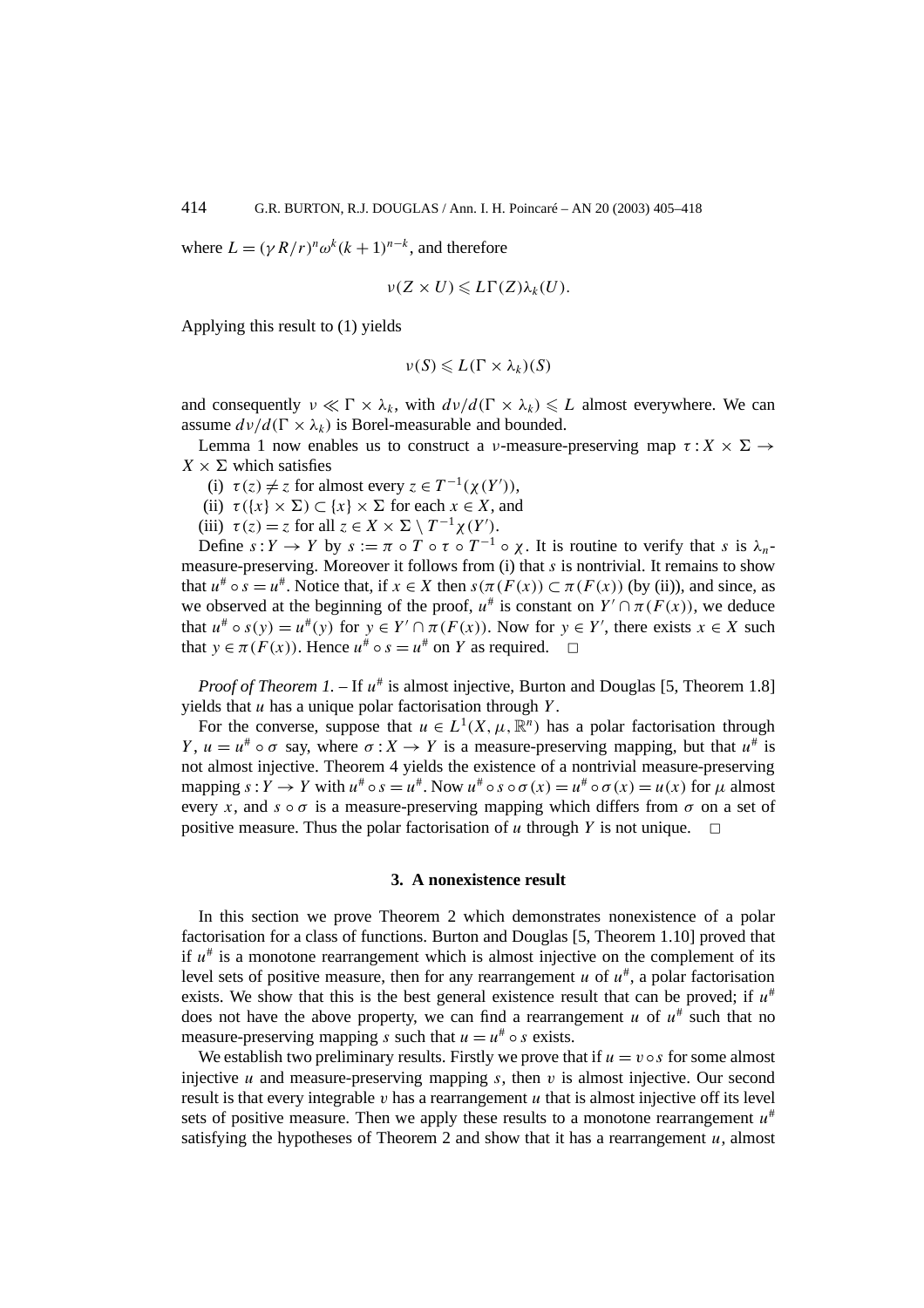injective off its level sets of positive measure, which does not have a polar factorisation. Note that the two-dimensional example of [5, Section 3], given there as a monotone function which has a nonunique factorisation, fits this framework.

The following lemma is of interest in its own right, as well as being integral to the proof of Theorem 2. It may be applied to polar factorisations to obtain the following generalisation of Theorem 1; an integrable function *u* has a rearrangement  $\hat{u}$ , where  $\hat{u}$ is almost injective and has a polar factorisation through  $Y$ , if and only if  $u$  has a unique polar factorisation through *Y* .

LEMMA 2. – *Let X, µ, u, Y be as in Theorem* 1*. Suppose u is almost injective, and that*  $u = v \circ s$  *for some integrable function*  $v: Y \to \mathbb{R}^n$ *, and measure-preserving mapping*  $s: X \rightarrow Y$ . Then *v* is almost injective.

*Proof.* – Choose  $X_0 \subset X$  such that  $\mu(X \setminus X_0) = 0$ ,  $\mu(x) = v \circ s(x)$  for every  $x \in X_0$ , and *u* restricted to  $X_0$  is injective. Now for  $x, y \in X_0$  such that  $s(x) = s(y)$ , we have  $u(x) = v \circ s(x) = v \circ s(y) = u(y)$ , from which it follows that  $x = y$ . Moreover [5, Lemma 2.5] yields that  $\lambda_n(s(X_0)) = \lambda_n(Y)$ . Writing  $Y_0 = s(X_0)$ , we have that *s*: *X*<sub>0</sub> → *Y*<sub>0</sub> is bijective. Now  $v(y) = u \circ s^{-1}(y)$  for every  $y \in Y_0$ ; it follows that *v* is injective on  $Y_0$ .  $\Box$ 

LEMMA 3. − *Let*  $v: Y \to \mathbb{R}^n$  *be integrable, where*  $Y \subset \mathbb{R}^n$  *has finite positive Lebesgue measure. Suppose*  $(X, \mu)$  *is a measure-interval satisfying*  $\mu(X) = \lambda_n(Y)$ *. Then v has a rearrangement*  $u: X \to \mathbb{R}^n$  *that is almost injective on the complement of its level sets of positive measure.*

*Proof.* – Initially we restrict attention to finding  $\hat{u}: Y \to \mathbb{R}^n$ , a rearrangement of *v* that is almost injective on the complement of its level sets of positive measure. Let  $Y_i = v^{-1}(\alpha_i)$  for  $i \in I$  be the level sets of *v* that have positive measure, where *I* is a countable index set, and write  $Y_0 = Y \setminus \bigcup_{i \in I} Y_i$ . By adding and subtracting sets of measure zero, we can suppose  $Y_0$  is a  $G_\delta$ -set (i.e., a countable intersection of open sets). Define a Borel measure  $\mu$  on  $\mathbb{R}^n$  by  $\mu(B) = \lambda_n(v^{-1}(B))$  for Borel sets  $B \subset \mathbb{R}^n$ . Now  $\{\alpha_i \mid i \in I\}$  is the set of atoms of  $\mu$ . Let  $\mu_0$  be the nonatomic part of  $\mu$ . Then  $(Y_0, \lambda_n | Y_0)$ and  $(\mathbb{R}^n \setminus \{\alpha_i \mid i \in I\}, \mu_0)$  are finite nonatomic Borel measures on separable completely metrisable spaces with the same total measure; it follows that they are isomorphic by, for example, [11, p. 164, Proposition 33 and p. 409, Theorem 16]. Choose a measurepreserving bijection  $u_0: Y_0 \to \mathbb{R}^n \setminus \{ \alpha_i \mid i \in I \}$ . Then  $u_0$  is a rearrangement of  $v_0 = v|_{Y_0}$ for if  $B \subset \mathbb{R}^n$  is a Borel set then

$$
\lambda_n(u_0^{-1}(B)) = \mu_0(B) = \lambda_n(v_0^{-1}(B)).
$$

Define  $\hat{u} = u_0$  on  $Y_0$  and  $\hat{u} = \alpha_i$  on  $Y_i$  for each  $i \in I$ . Then  $\hat{u}: Y \to \mathbb{R}^n$  is a rearrangement of *v* having the desired properties.

Finally we note that  $(X, \mu)$  and  $(Y, \lambda_n)$  are isomorphic, so we can choose a measurepreserving transformation  $\tau : X \to Y$ . Now  $u : X \to \mathbb{R}^n$  defined by  $u = \hat{u} \circ \tau$  satisfies the required conditions.  $\Box$ 

*Proof of Theorem 2.* – Write  $Y_0$  for the complement (with respect to *Y*) of the level sets of positive measure of  $u^*$ , and write  $u_0^*$  for  $u^*$  restricted to  $Y_0$ . Applying Lemma 3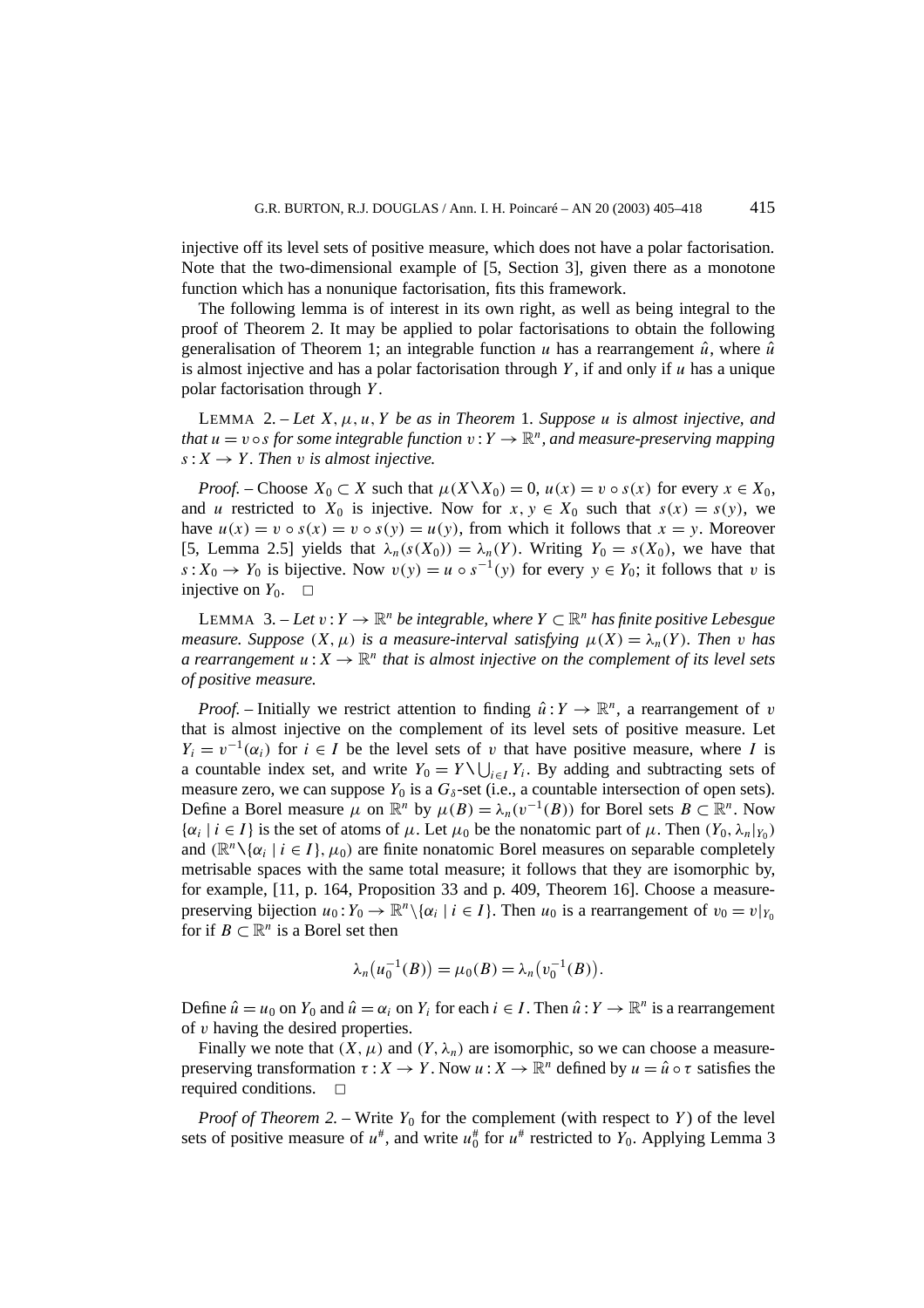to  $u^*$ , we can choose a rearrangement  $u: X \to \mathbb{R}^n$  that is almost injective on the complement of its level sets of positive measure; denote this set  $X_0$ , and write  $u_0$  for *u* restricted to  $X_0$ . We note that  $u^*$  is the monotone rearrangement of *u* on *Y*,  $u_0^*$  the monotone rearrangement of  $u_0$  on  $Y_0$ . Suppose that *u* has a polar factorisation through *Y*,  $u = u^* \circ s$  say, where  $s: X \to Y$  is a measure-preserving mapping. Modifying *s* on a set of measure zero if necessary, we have  $u_0 = u_0^* \circ s$  where  $s: X_0 \to Y_0$  is measurepreserving; noting  $u_0$  is almost injective, Lemma 2 yields that  $u_0^{\#}$  is almost injective, which is a contradiction.

### **4. The projection problem**

Here we give the proof of Theorem 3, which is achieved by means of elementary convex analysis. We first establish some notation.

*Notation*. – If  $\psi : \mathbb{R}^n \to \overline{\mathbb{R}}$ , then  $\psi^* : \mathbb{R}^n \to \overline{\mathbb{R}}$  denotes the (Legendre–Fenchel) *conjugate convex function* of *ψ*, defined by

$$
\psi^*(x) = \sup\{x \cdot y - \psi(y) \mid y \in \mathbb{R}^n\}.
$$

*Proof of Theorem 3.* – Let the proper lower semicontinuous convex function  $\psi : \mathbb{R}^n \to \mathbb{R}$  be a potential for  $u^*$ , and let  $\psi^*$  be the conjugate of  $\psi$ , which is also a proper lower-semicontinuous convex function. Standard convex analysis (see for example [10, Theorem 23.5]) gives

$$
u^{\#}(y) \cdot y = \psi^*(u^{\#}(y)) + \psi(y)
$$
 (2)

for  $\lambda_n$ -almost every  $y \in Y$ . Since  $\psi$  and  $\psi^*$  are proper, lower semicontinuous and convex, it follows that each is bounded below by an affine functional (see for example Ekeland and Temam [7, Proposition 3.1, p. 14]); since  $\int_Y |y| d\lambda_n(y) < \infty$  we now deduce that  $\int_Y \psi \, d\lambda_n$  and  $\int_Y \psi^* \circ u^* \, d\lambda_n$  both exist in  $\mathbb{R} \cup \{\infty\}$ . Thus we may integrate (2) over *Y* to obtain

$$
J(u) = \int\limits_{Y} \psi(y) \, dy + \int\limits_{Y} \psi^*(u^{\#}(y)) \, dy. \tag{3}
$$

Since  $J(u)$  is finite by Hölder's inequality, we deduce that both integrals on the righthand side of (3) are finite.

Let  $s \in \mathfrak{S}$ . The inequality between  $I(s)$  and  $J(u)$ , and the condition for equality, are obtained by making full use of the standard ideas in the polar factorisation literature, as follows. Since  $\psi \circ s$  is a rearrangement of  $\psi|_Y$ , and  $\psi^* \circ u$  is a rearrangement of  $\psi^* \circ u^*$ , from (3) we now obtain

$$
J(u) = \int\limits_X \psi(s(x)) \, dx + \int\limits_X \psi^*(u(x)) \, dx. \tag{4}
$$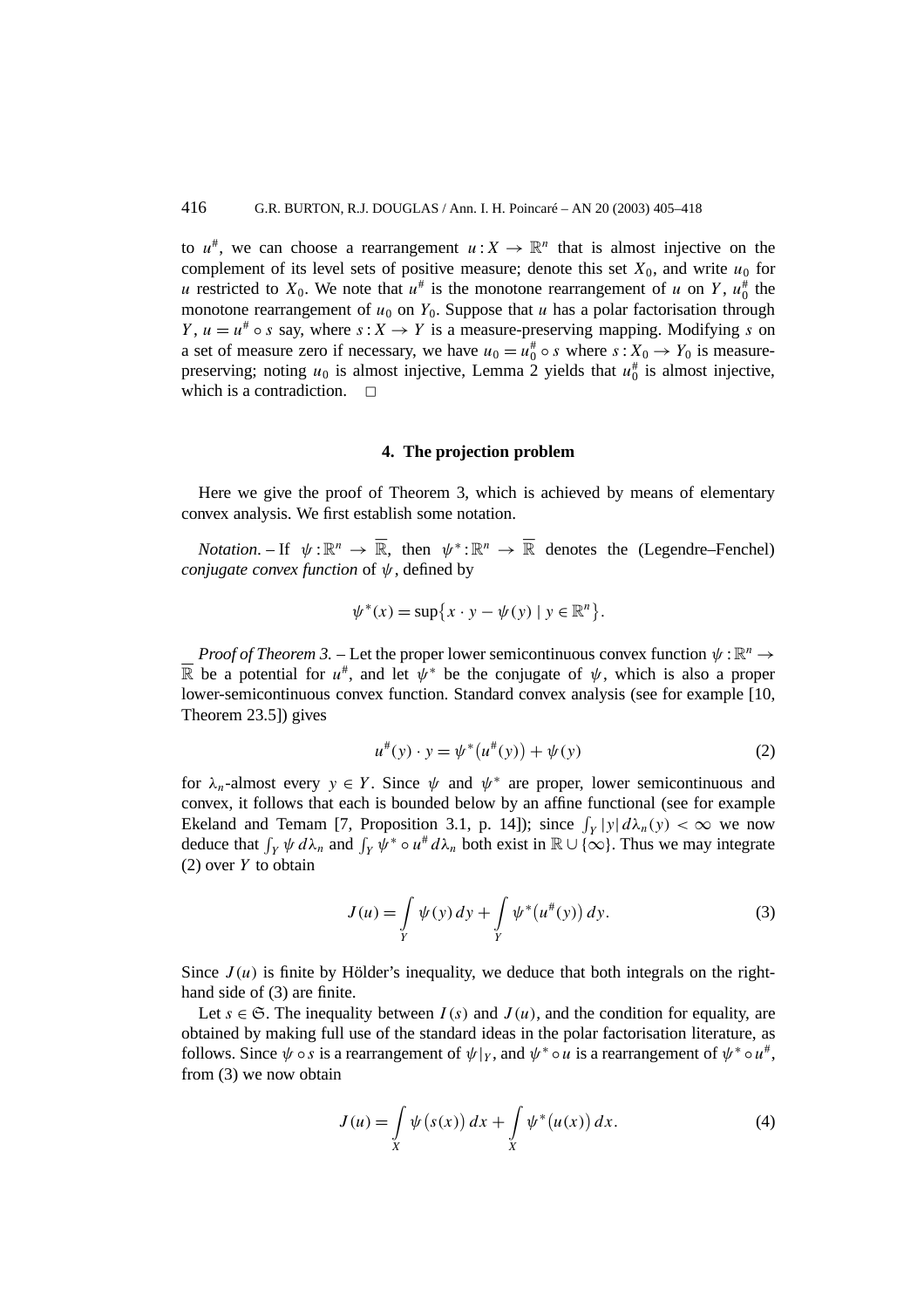We have

$$
\int\limits_X \left( \psi\big(s(x)\big) + \psi^*\big(u(x)\big) - u(x) \cdot s(x) \right) dx \geqslant 0,
$$
\n(5)

because the integrand is everywhere nonnegative. From (4) and (5) we deduce  $I(s) \leq$ *J (u)*.

An element  $s \in \mathfrak{S}$  satisfies  $I(s) = J(u)$  if and only if equality holds in (5), which occurs if and only if  $\psi(s(x)) + \psi^*(u(x)) - u(x) \cdot s(x) = 0$  for almost every  $x \in X$ , which occurs if and only if  $u(x) \in \partial \psi(s(x))$  for almost every  $x \in X$ . Thus  $I(s) = J(u)$ if and only if  $u = u^* \circ s$  almost everywhere in X.

However in our situation the upper bound  $J(u)$  need not be attained, so it still remains to prove that  $J(u)$  is approached arbitrarily closely. Let  $\varepsilon > 0$ , choose a partition  ${Z_m}_{m=1}^{\infty}$  of  $\mathbb{R}^n$  into countably many Borel sets of diameter less than  $\varepsilon$ , and for each  $m \in \mathbb{N}$  let  $X_m = u^{-1}(Z_m)$  and  $Y_m = (u^*)^{-1}(Z_m)$ . Now choose a measure-preserving bijection  $s: X \to Y$  such that  $s(X_m) = Y_m$  for each  $m \in \mathbb{N}$ , which is possible since  $X_m$ and *Ym* are measure-intervals of equal measure (we allow *s* to remain undefined on any *X<sub>m</sub>* that have zero measure). Then  $|u \circ s^{-1} - u^*| < \varepsilon$  almost everywhere in *Y*, and we deduce

$$
\int\limits_X u(x) \cdot s(x) \, dx = \int\limits_Y u \circ s^{-1}(y) \cdot y \, dy > \int\limits_Y u^*(y) \cdot y \, dy - \varepsilon \int\limits_Y |y| \, dy,
$$

that is,  $I(s) > J(u) - \varepsilon ||\mathrm{id}_Y||_1$ . Hence sup  $I(\mathfrak{S}) = J(u)$ .  $\Box$ 

#### **Acknowledgements**

The authors would like to acknowledge stimulating discussions with R.J. McCann. The second author's research was supported by EPSRC Research Grant reference GL/L43220. Both authors are grateful for the hospitality of the Isaac Newton Institute for Mathematical Sciences, Cambridge, where some of this research was conducted during the *Nonlinear Partial Differential Equations* Programme in 2001.

#### **REFERENCES**

- [1] J.-D. Benamou, Transformation conservant la mesure, mécanique des fluides incompressibles et modèle semi-géostrophique en météorologie, Thèse de 3ème cycle, Université de Paris IX-Dauphine, 1992.
- [2] Y. Brenier, Décomposition polaire et réarrangement monotone des champs de vecteurs, C. R. Acad. Sci. Paris Sér. I 305 (1987) 805–808.
- [3] Y. Brenier, Polar factorisation and monotone rearrangement of vector-valued functions, Comm. Pure Appl. Math. 44 (1991) 375–417.
- [4] Y. Brenier, A geometric presentation of the semi-geostrophic equations, Isaac Newton Institute report, 1996.
- [5] G.R. Burton, R.J. Douglas, Rearrangements and polar factorisation of countably degenerate functions, Proc. Roy. Soc. Edinburgh 128A (1998) 671–681.
- [6] R.J. Douglas, Rearrangements of vector valued functions, with application to atmospheric and oceanic flows, SIAM J. Math. Anal. 29 (1998) 891–902.